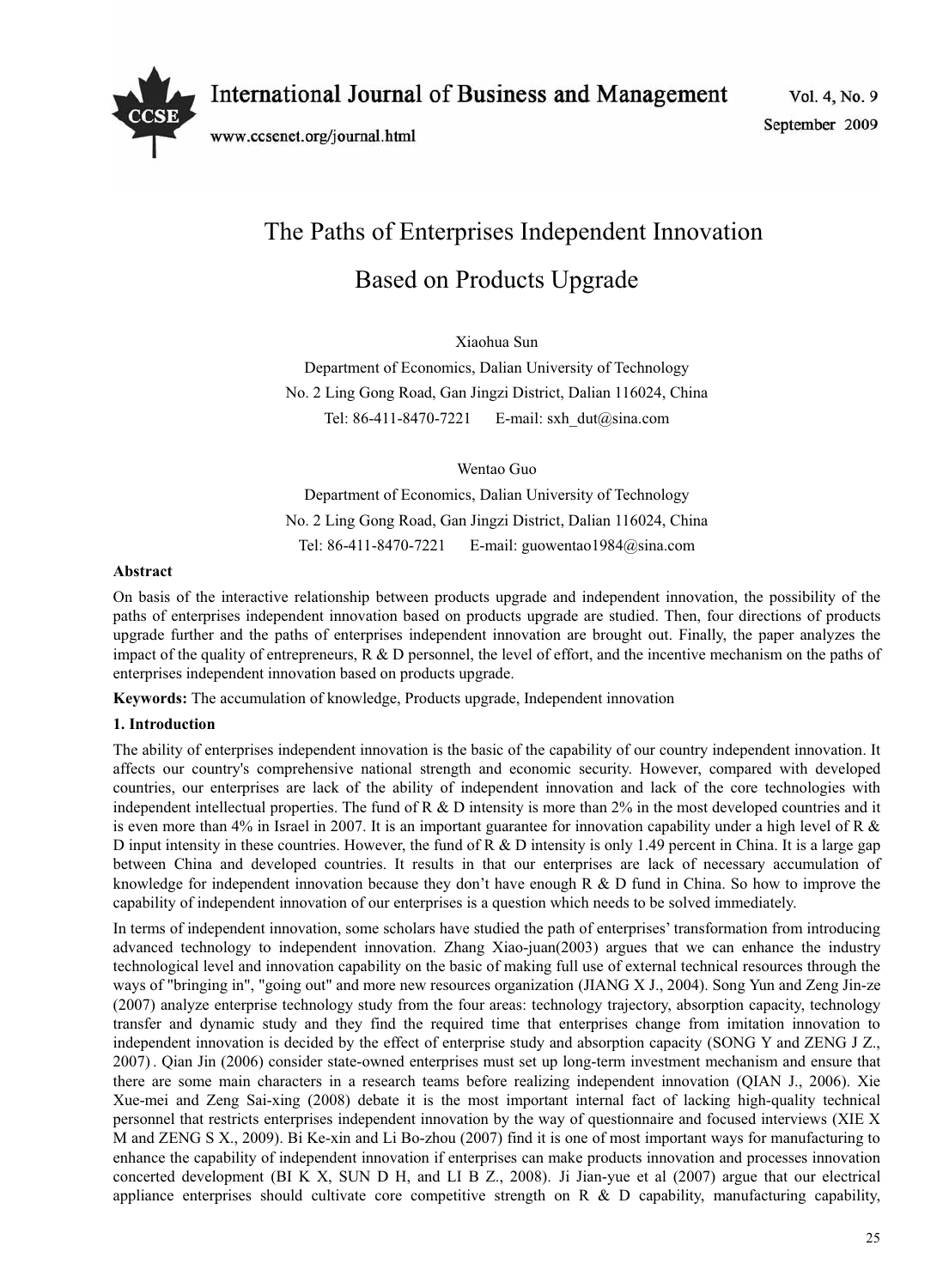marketing capability, input innovation resources and management innovation five fields through analyzing the capacity of independent innovation of Hisense Group (JI J Y, GUO C J and ZHANG Z L., 2006). From the perspective of products upgrade, we will discuss suitable paths of independent innovation for our enterprises.

#### **2. The interactive relationship between products upgrade and independent innovation**

The basic skills, experience and the capacity of continuing improvement play a very important role during the capability of enterprises independent innovation being formation. Products upgrade can help fully accumulate basic technology and effectively exert the advantage of enterprises' resources and capabilities. So it is conducive to change unfavorable situation that our country has been neglected to accumulate basic technology for a long time during products upgrade (MAO Y S and WANG J C., 2006). There are following advantages for independent innovation based on products upgrade.

## *2.1 Reduce innovation risk and improve the rate of innovation's success*

There are 4 innovation risks that enterprises are facing: technology risk, market risk, management risk and the external environment risk. Because the producers of enterprise do not identify the potential the demand of consumers clearly, their productions of innovation may not be recognized by the consumers. It increases the risk and the difficulty when the productions of innovation are put on the market. However, the independent innovation based on products upgrade can reduce market risk and improve success rate, because there are lots of similarities between the products that have been upgraded and the original products, even they use the same core technology. Besides products upgrade is only to update the technology partly, and extend new features.

# *2.2 Alleviate the pressure of market competition*

The essence of products upgrade is to increase products differentiation between our company and our competitor, and increase our products' advantage such as cost, function, features and so on. The more products differentiation is, the higher the price will be. So we will get more profits and we will avoid getting into the trouble of price war. Haier designs the Oxygen Bar air-conditioning in 2003 by products upgrade, in order to meet consumers' needs at the same time avoid the occurrence of air-conditioned disease. Haier avoids price competition among the competitors and enjoys high profits by products upgrade.

# *2.3 Fully use existing resources and improve products' value-added*

Because the products which have been upgrade are similar with the original products, on the production side we can purchase the same raw materials, and use the similar technology to manufacture productions. On the market side we have similar clients, the same distribution channels, and the same management skills. These have contributed to share resources, receive enormous economies of scale, and reduce overall operating costs.

At present, most industries of our country, including some high-tech manufacturing, still belong to low-value-added industrial value chain. However, it is obvious that the essence of products upgrade is to enhance the original products' value. So we can change the status quo that our country enterprises' products are low added value and promote industrial structure upgrade by the independent innovation based on products upgrade.

#### *2.4 Guide the consumers' needs; stimulate the development of related industries*

Compared with the original products, the products that have been upgraded have more advantages. Consumers are more inclined to purchase products which have been upgraded, when there is little difference in terms of price. So it plays a role of leading consumers' needs. At the same time, the sale of enterprises that have realized independent innovation based on products upgrade tends to increase. So it makes enterprises to expand their current production scale to cope with the increased products sale. Finally enterprises expand the procurement of raw material and the increase of raw material will directly drive the development of upstream enterprises.

# **3. The path of independent innovation based on products upgrade**

Integrating the existing literature on the models of independent innovation (FORBES N and WIELD D., 2001), we bring forward the path of independent innovation based on products upgrade (Figure 1). Generally, the path of enterprise independent innovation based on products upgrade includes 3 phases: accumulation of knowledge  $\rightarrow$ products upgrade  $\rightarrow$  independent innovation. Specifically, the path of independent innovation based on products upgrade, involving 4 kinds of accumulation of knowledge combinations and 4 kinds of products upgrade combinations.

#### *3.1 Accumulation of knowledge*

The accumulation of knowledge is that enterprises allocate internal knowledge and resources, absorb external knowledge, integrate and activate the internal knowledge and resources to generate new knowledge in order to enhance the capacity of products upgrade. Enterprises with R & D strength may cooperate with the domestic technology to accumulate knowledge and realize innovation on the basic in-house R  $\&$  D. If they encounter problems that they can not solve by themselves, enterprises can introduce, digest and absorb advanced technology and then realize the goals of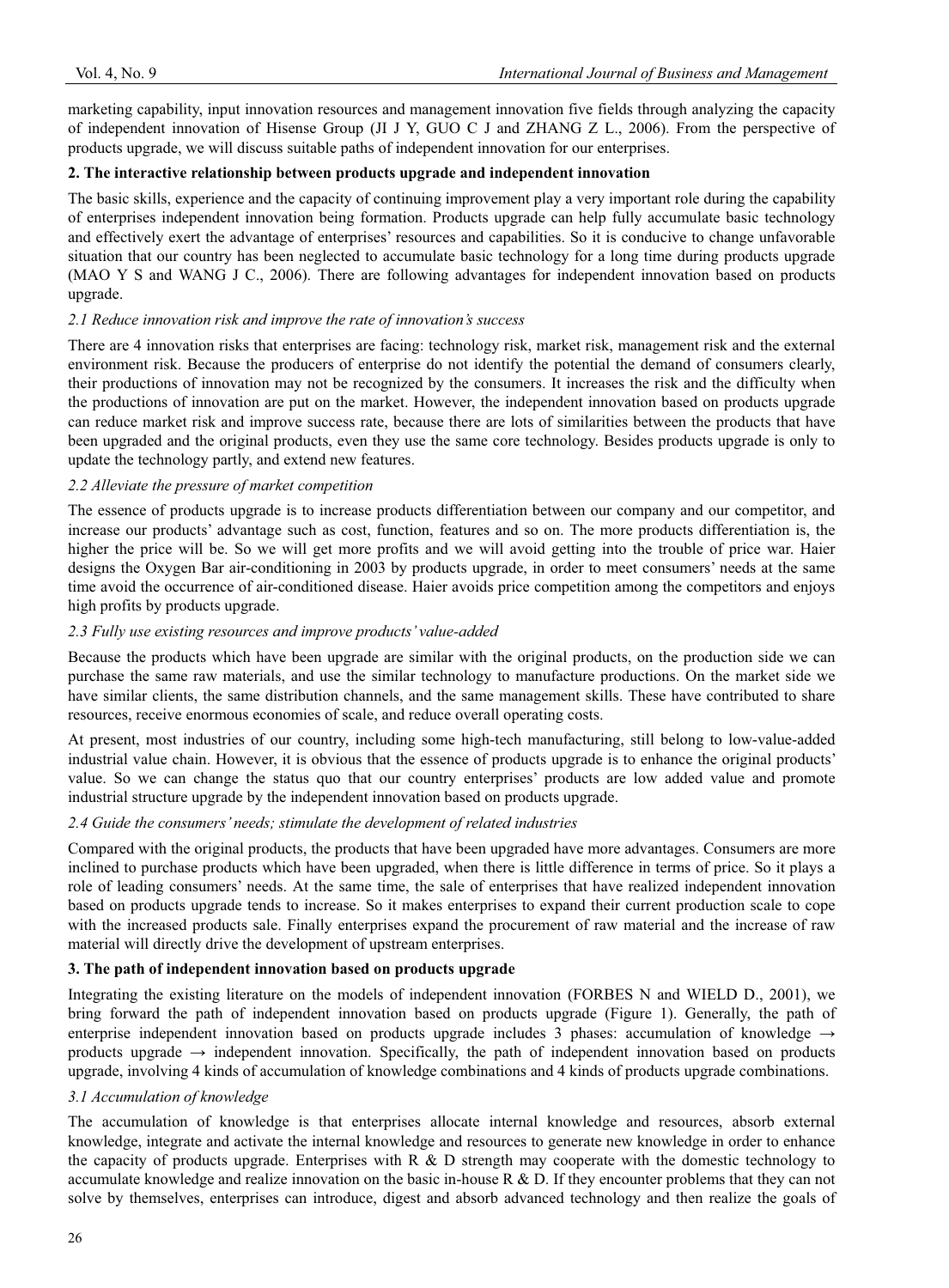knowledge accumulation and innovation. All in all, the ways that enterprises acquire knowledge include:enterprise in-house R & D (joint R & D) + domestic technology cooperation; enterprise in-house R & D (joint R & D) + domestic technology cooperation+ introduction, digestion and absorption technology; enterprise in-house R & D (joint R & D) + domestic technical cooperation + introduction technology + in-house digestion and absorption technology; enterprise in-house R & D (joint R & D) + introduction technology + cooperative digestion and absorption technology.

### *3.2 Products upgrade*

As mentioned above, products upgrade plays a role of reducing R & D risks during enterprises' independent innovation, and the direct performance of products upgrade includes expanding the features of existing products,enhancing quality and life of products, making leading products design and reducing the cost of production and use.

Expand the features of existing products. Existing products have been recognized by markets and products upgrade is only to expand existing products' feature. So it will not change its core technology and improve the rate of innovation's success. For instance, Newman has been developed two MP3 product lines with features of flash memory and hard drive, more than 40 kinds of products through expanding products' additional features. These products have different additional features, suitable for different types of consumers, which make Newman become the preferred MP3 brand in China.

#### Insert Figure 1 here

Enhance quality and life of products. High products' quality and long service life will bring a brand effect to consumers. If an enterprise can improve its products' quality and extend its products' service life, its products will be able to bring a high-quality effect to consumers, gradually become a brand in the industry. Then the enterprise will be more competitive strength and gain more profit in the long run.

Make leading products design. The so-called design is to do everything possible to make a product conceptualization and have ideal characteristics. These characteristics correspond to different level of factors, including aesthetic factors that correspond to the emotion, as well as the performance factors that correspond to function. A new design requires "the match between technology and market" (CAO L S and JIANG Y., 2006). The products designed finely can be distinguished from other similar products easily, and consumers have a preference for them, so the products designed finely can enhance consumers' loyalty, in other words they can enhance the profitability of enterprises.

Reduce the cost of production and use. In the same market, if the substitutes' quality and performance are almost the same, price becomes competitive advantage in the market. However, the factor that decides price is production cost. So, enterprises can take measures to upgrade products to control production cost in order to reduce products' price. In the consumer's point of view, reducing products' use cost is very important. If the product has a long service life, consumers will choose the product with low use cost even if it has a high purchase cost.

# *3.3 Independent innovation*

Enterprises have enough knowledge, and a certain amount of R&D strength, they can achieve independent innovation based on four kinds of products upgrade. If an enterprise brings products upgrade into effect successfully, and products have been recognized by consumers in the market, the enterprise's independent innovation is successful. In contrast, enterprise's independent innovation is a failure. At this moment, the enterprise should identify where the problem of the independent innovation is.

#### **4. The effect of independent innovation's factors**

#### *4.1 The quality of enterpriser*

Entrepreneurs are the core of independent innovation, so the capacity of entrepreneurs' technology identification, the ability of combining the technology factors with management, capital, business and other factors effectively are the key to the success of enterprises' independent innovation (HAN L M and ZHAO X H., 2006). If an entrepreneur has a nicer sense of innovation, he will be able to create a good atmosphere for independent innovation in the enterprise, and he can lead his employees to transform the invisible pressure of market competition into products upgrade's power. If an enterpriser can constitute a scientific innovation strategy, and grasp the direction of products upgrade, he will enhance the rate of independent innovation's success.

#### *4.2 R & D personnel*

R & D personnel are very important to the capability of enterprises' independent innovation. Not only they relate to the accumulation of knowledge, but also relate to the products upgrade. Although the number of R  $\&$  D personnel increases every year, however, the ratio of R & D personnel in every ten thousand people in large and medium-sized industrial enterprises is still very low. Averagely, there are only 85.8 R & D personnel in ten thousand people in 2007. It is shown that the lack of R & D personnel has become an enormous obstacle to enterprises' innovation. Therefore, the government and enterprises should take active measures to attract technical talents and promote enterprises to build an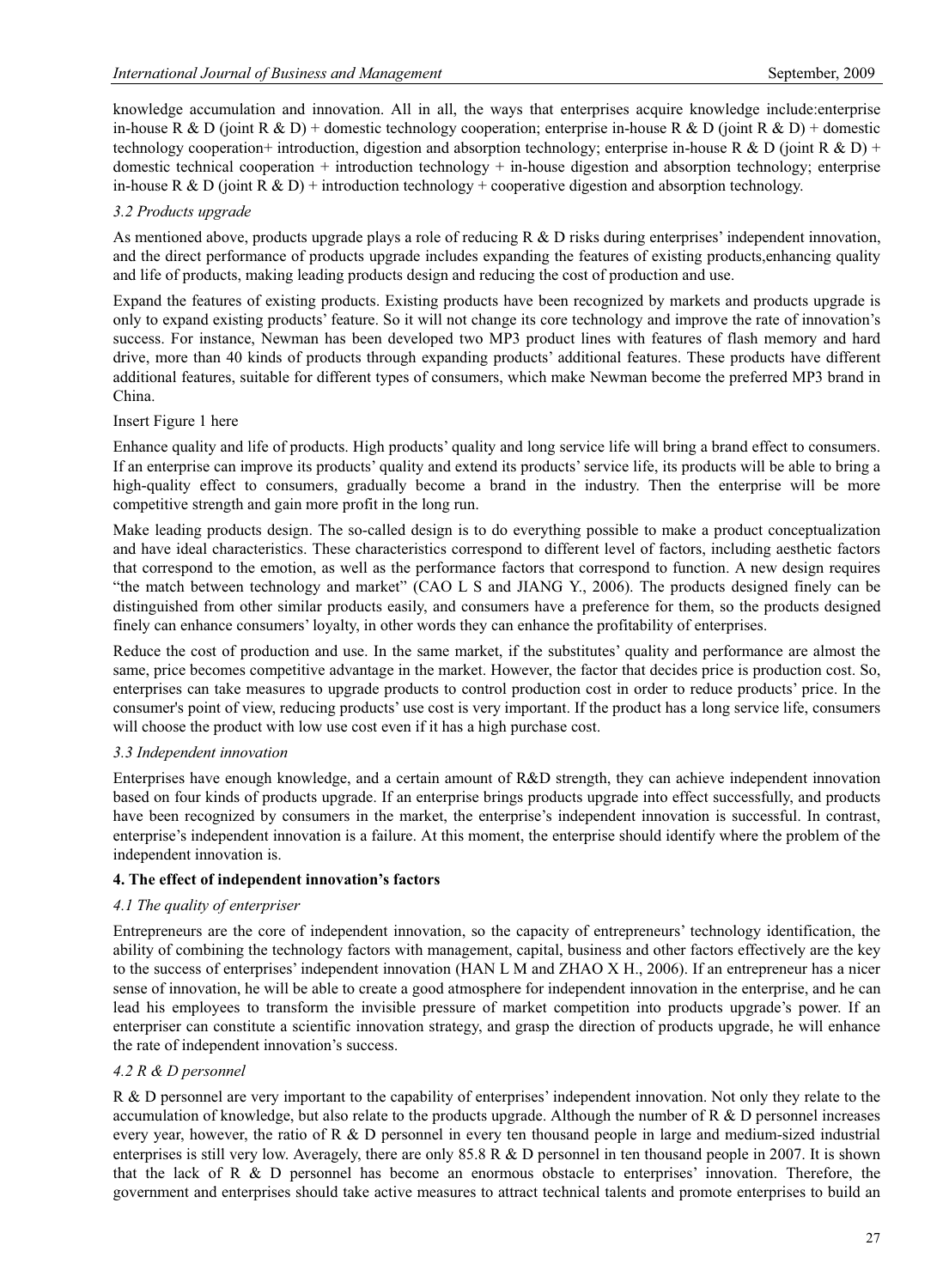effective human capital management system as soon as possible.

# *4.3 The level of effort*

The level of effort has an effect on studying knowledge, especially on tacit knowledge. So it is very important of the level of R & D personnel's effort to the capability of enterprises' independent innovation. If our enterprises' R & D personnel all have a very high level of effort, then, whether in the accumulation of knowledge or products upgrade, Our enterprises will shorten the gap with advanced foreign enterprises.

# *4.4 The incentive mechanism*

The incentive mechanism can improve R & D team's efficiency of learning and innovation and affect the ability of enterprises' independent innovation. We can also set up performance appraisal system. In accordance with the performance of employees, enterprisers take positive incentive and negative incentive combined measures to give the excellent staffs material and spiritual rewards, and punish staffs with bad quality by the bottom elimination system. Lenovo is a company which implements performance appraisal system and failed staffs in the examination will enter the district of bottom elimination. Meanwhile, Lenovo also cultivates reserve cadres in order to replace failed staffs. In this incentive system, every employee of Lenovo must do their best to avoid entering the district of bottom elimination. It plays a very important role in the development of Lenovo.

# **5. Conclusion**

With increasing competition, enterprises must learn independent innovation in order to survive. Independent innovation is an essential way to cultivate enterprises' core competition strength. Facing with the situation of our enterprises lacking of independent innovation, we analyze the interactive relationship between products upgrade and independent innovation, then we bring forward paths of independent innovation based on products upgrade and analyze every aspect of the paths of independent innovation. Finally, we talk about the effect among entrepreneurs' quality, the number of R&D personnel, the level of effort and incentive mechanism on independent innovation based on products upgrade.

# **References**

BI K X, SUN D H, and LI B Z. (2008). Study on coordination mechanism between product innovation and process innovation in manufacturing enterprises. *Studies in Science of Science*, 4: 846-851.

CAO L S and JIANG Y. (2006). Study of enterprises' autonomous innovation system and model. *Studies in Science of Science*, s2: 622-627.

FORBES N and WIELD D. (2001). *From Followers to Leaders: Managing Technology and Innovation in Newly Industrializing*. Beijing, Higher Education Press.

HAN L M and ZHAO X H. (2006). An analysis on self-motivated innovation environment of enterprises and suggestions to improving the innovation environment-A case study in Qingdao. *Studies in Science of Science*, (s1): 304-308.

JI J Y, GUO C J and ZHANG Z L. (2006). The analysis and apocalypse of Hisense's capability of independent innovation. *Industrial Technology & Economy*, 2:67-69.

JIANG X J. (2004). Comprehension of Technical Globalization. *Management World*, 6: 4-13.

MAO Y S and WANG J C. (2006). The research of the ways of independent innovation based on products upgrade. *Management World*, 5: 114-120.

QIAN J. (2006). How can state-owned enterprises achieve independent innovation? *Economic Review*, 8: 36-38.

SONG Y and ZENG J Z. (2007). The research of the evolutional paths of followed enterprises from imitation innovation to independent innovation. *Modern Management Science*, 5: 36-58.

XIE X M and ZENG S X. (2009). How long to achieve independent innovation for small and medium-sized enterprises. *Modern Management Science*, 1: 95-104.